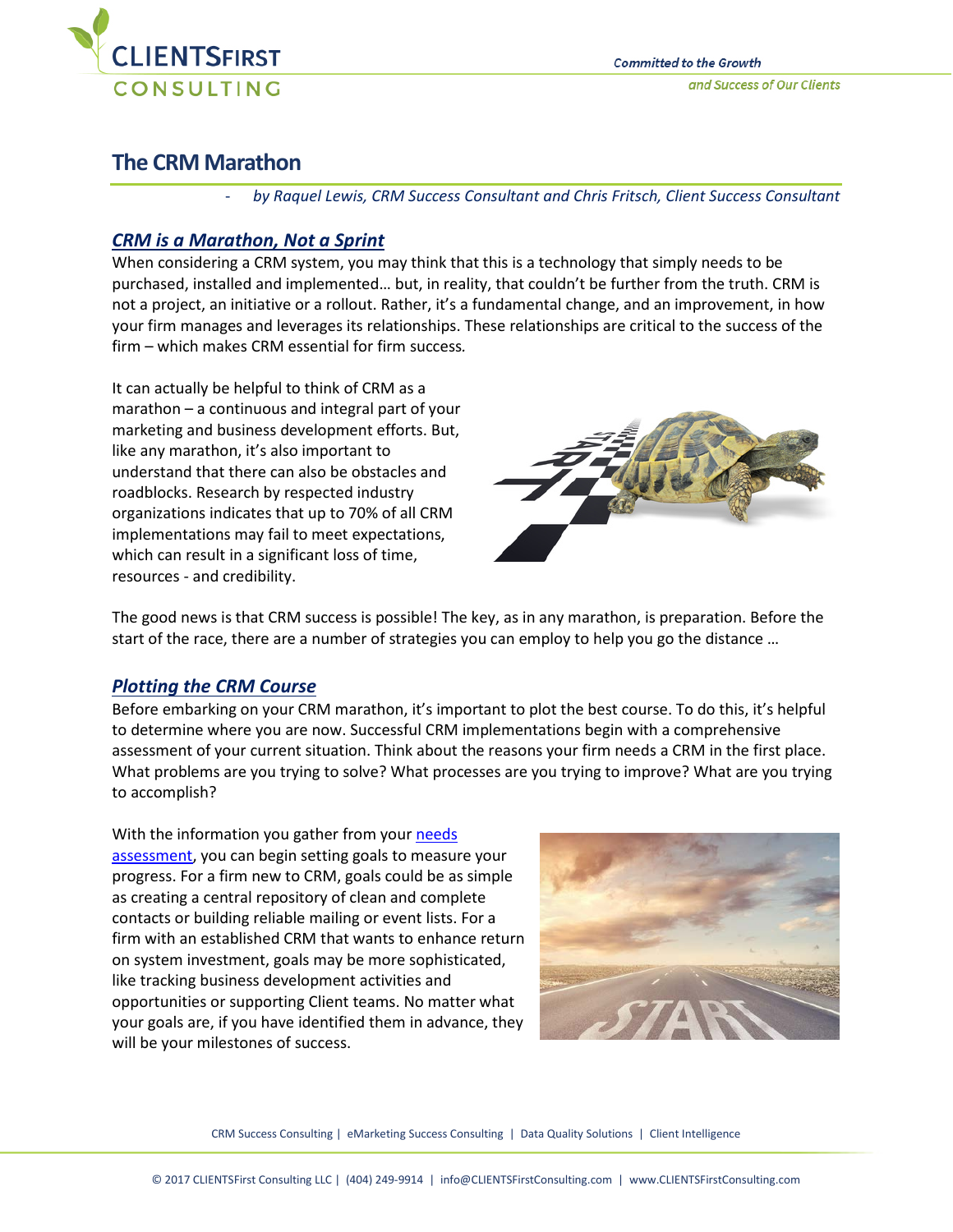## *Cheerleaders*

CRM should be a team sport. Trying to go it alone in implementing a CRM is not only painful, it's impossible. A number of key stakeholders should be drafted to help ensure success.

The Marketing team is critical for defining a CRM strategy and assisting in the planning, communication and training. They should work with CRM users to ensure the system provides value, helps build relationships and enhances business development efforts, rather than being perceived as a glorified Rolodex.

and agreed upon by key stakeholders. Save the rest for later down the road…

The support of the firm's IT department is also essential. Because they have traveled these paths before, they can help to spot potential obstacles and create a roadmap for avoiding them. Be sure to engage them early so they can catch their breath after all the other projects and implementations they may currently be working on.



Having firm management leading the charge is also essential. Without their support, your professionals may view CRM as just another distraction that uses up valuable billable time instead of a valuable business development tool. Leadership also plays an integral role in communicating to professionals why the firm cares about CRM and why they should care too. Leaders should set the vision, providing persuasive reasons for attorneys to use the system, such as:

- **IDENTIFY 1** Identifying and leveraging relationships
- **Minimizing repetitive or redundant processes**
- **Increasing efficiency and reducing costs**
- **IMPROVING COMMUNICATION, COORDINATION AND CLIENT SERVICE**
- **Enhancing business development**

Additionally, including key end users on your team can go a long way in ensuring that you make it to the finish line. Many successful professionals care a great deal about their contacts and relationships, and developing business is a priority for many of them. Having influential attorneys in your corner can help to persuade others to cheer you on, and early adopters can provide critical feedback and suggest enhancements to improve the rollout.

Finally, a successful CRM implementation also requires the active participation of support staff including secretaries/administrative assistants. Because are frequently the ones using the CRM for the long haul, it is important to get their buy-in early. Their feedback can also be invaluable for streamlining processes and enhancing efficiencies. Make their lives easier and they will become some of your best cheerleaders.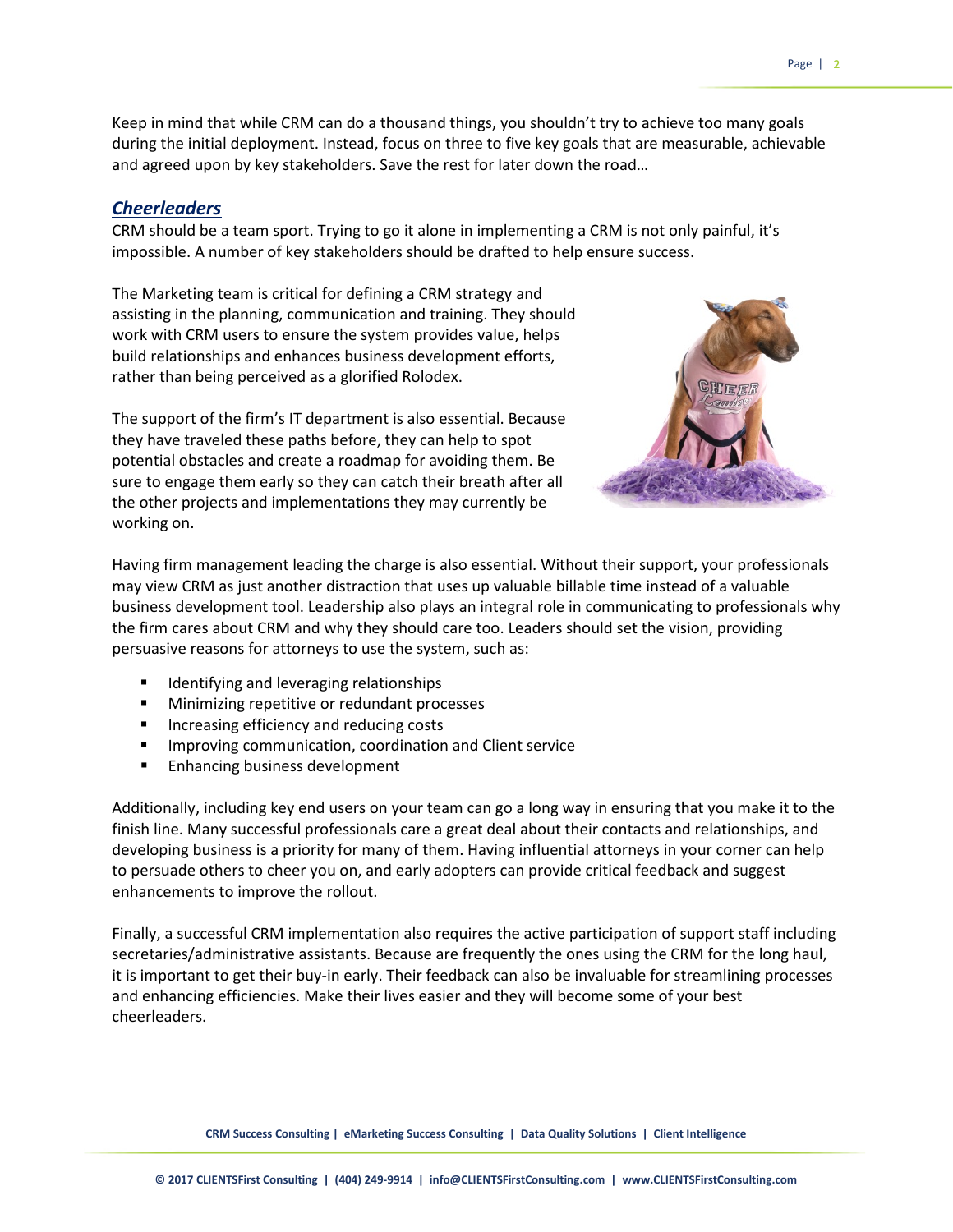#### *Coaches*

It's impossible to win any race without a good coach. Not everyone has had experience rolling out a CRM system before. Many firms also lack adequate internal resources or have limited bandwidth. As a result, asking for help isn't just smart… it's essential.

There are a number of resources you can turn to for support and assistance. Your CRM provider can be a wealth of information. Colleagues at other firms who have rolled out a CRM in the past are also frequently willing to pass the baton and share tips and help you train.

As another alternative, you can engage outside [consultants](https://clientsfirstconsulting.com/services/client-relationship-management/) who can bring years of knowledge and experience and share best practices for success. A consultant-coach can play an essential role as a mentor and can also assist with strategy, planning, project management,



communication, training and data quality. They can also play a key role in process improvement and change management. CRM implementations require a significant amount of user behavior change, so having a good consultant beside you during the race can really help you put your best foot forward.

#### *Training for the Race*

If you want to win any race, you have to train. For training to be effective, you need to start well in advance of the race and don't expect quick results. While inadequate training won't get you to the finish line, pushing too hard can end up being painful.

[CRM training](https://clientsfirstconsulting.com/services/client-relationship-management/improving-crm/) is essential for all users and requires training plans customized to the needs of key groups and individuals. Marketing users need to focus on essential tasks such as contact categorization and segmenting, list building, event management and report generation. The data team needs to focus on data quality tasks and best practices. Assistant training should focus on inputting and updating contacts, adding activities and adding contacts to lists. Attorneys need to be able to get correct and complete contact information and glean valuable insights from reports



related to relationships and business development opportunities.

Training should also be targeted to the unique needs of key groups. While most individuals can be trained in groups with scenarios that are relevant to their needs, attorneys should be trained desk-side in brief intervals with information that is relevant to them. For instance, the contacts of new laterals could be added to the system to identify shared Client relationships with other attorneys. Introduction to those attorneys can aid in integration and lead to cross selling opportunities.

It's also important to remember that training must be ongoing, taking into consideration that CRM is not a project or initiative but rather a fundamental change – and improvement in how the firm manages its most important asset, it's relationships. Ultimately focusing on training will help to provide ongoing value to users which will enhance adoption.

**CRM Success Consulting | eMarketing Success Consulting | Data Quality Solutions | Client Intelligence**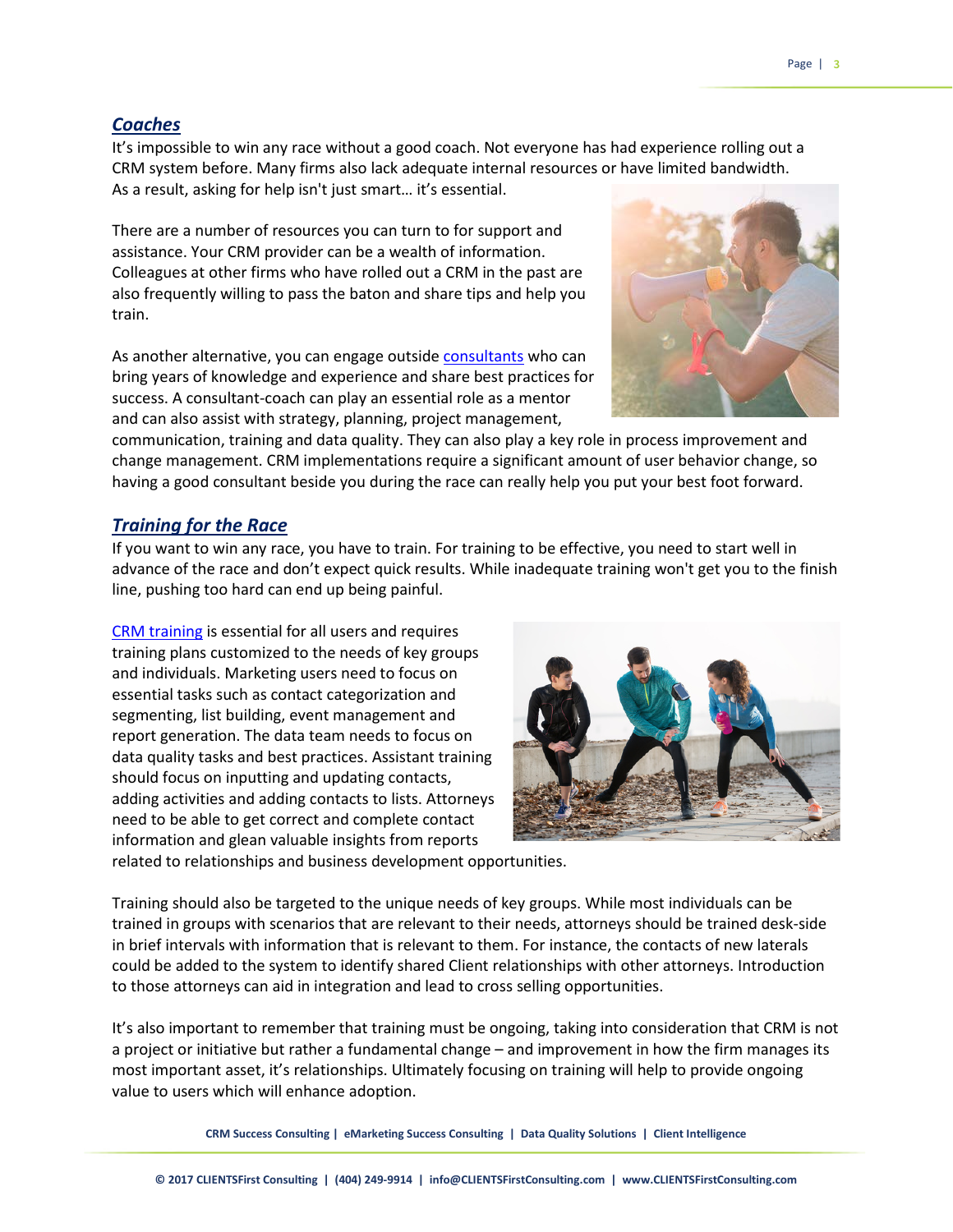#### *The Data Dash*

Along the CRM implementation route, data quality issues are a common hurdle for every organization. Here's why: during a law firm CRM rollout, thousands of shared contacts quickly flow into the system from users. Some of these records contain incomplete or outdated information. Others are shared by multiple users, which will create a considerable number of duplicate records.

Attorneys are trained to notice errors, so if bad data is not addressed promptly, it will lead to distrust of the system. This is why preparing a data quality plan to manage user expectations from the start is essential. Adequat[e data quality resources](https://clientsfirstconsulting.com/services/data-quality-solutions/) must be engaged early, and the cleanup effort must be ongoing because data will continue to degrade over time.

Some firms also find it beneficial to incorporate incentives to encourage internal staff members to assist in the initial data cleanup before and during the initial rollout. Contests and rewards can get them engaged, and don't forget to leverage one of the great motivators in a law firm: food. Here are a few ideas:

- Breakfast / bagel breaks for meetings and trainings
- **Brown bag lunch and learns or meetings**
- Data cleansing cookie breaks
- **EXTERM** cocktail receptions or happy hours

Other incentives can be used to encourage participation from assistants and attorneys:

- For the data 'cleanup,' offer house cleaning services
- For enhancing contact 'details,' provide auto detailing
- For data 'massaging' such as deduplication or categorization, offer chair massages or massage gift certificates
- **Fig.** For 'boosting' contact information with industry, business or news information, offer coffee or gas gift cards
- For longer term projects, offer raffle tickets for achievement of incremental goals and award a valuable gift for the winner

While internal resources may help with the initial cleanup, many firms have now realized that they are not a viable long-term solution for data quality. Admin staff are not often trained in data quality and research and they typically have more pressing or even billable tasks to attend to. As a result, these strategic firms are relying on [outsourced data quality professionals](https://clientsfirstconsulting.com/outsourced-crm-staffing/) for initial and ongoing cleanup. Outsourced data quality professionals are trained in CRM, data quality and research skills and can often be engaged at a cost that is less than utilizing internal data staff – while eliminating the hiring, training and management headaches.

## *CRM Hurdles*

To finish a CRM marathon, you will need patience and persistence. Honestly, almost no runner feels like getting up at 5 a.m. every day to hit the road, but real winners keep going. They know that if they persist, they can make it through to the finish line.

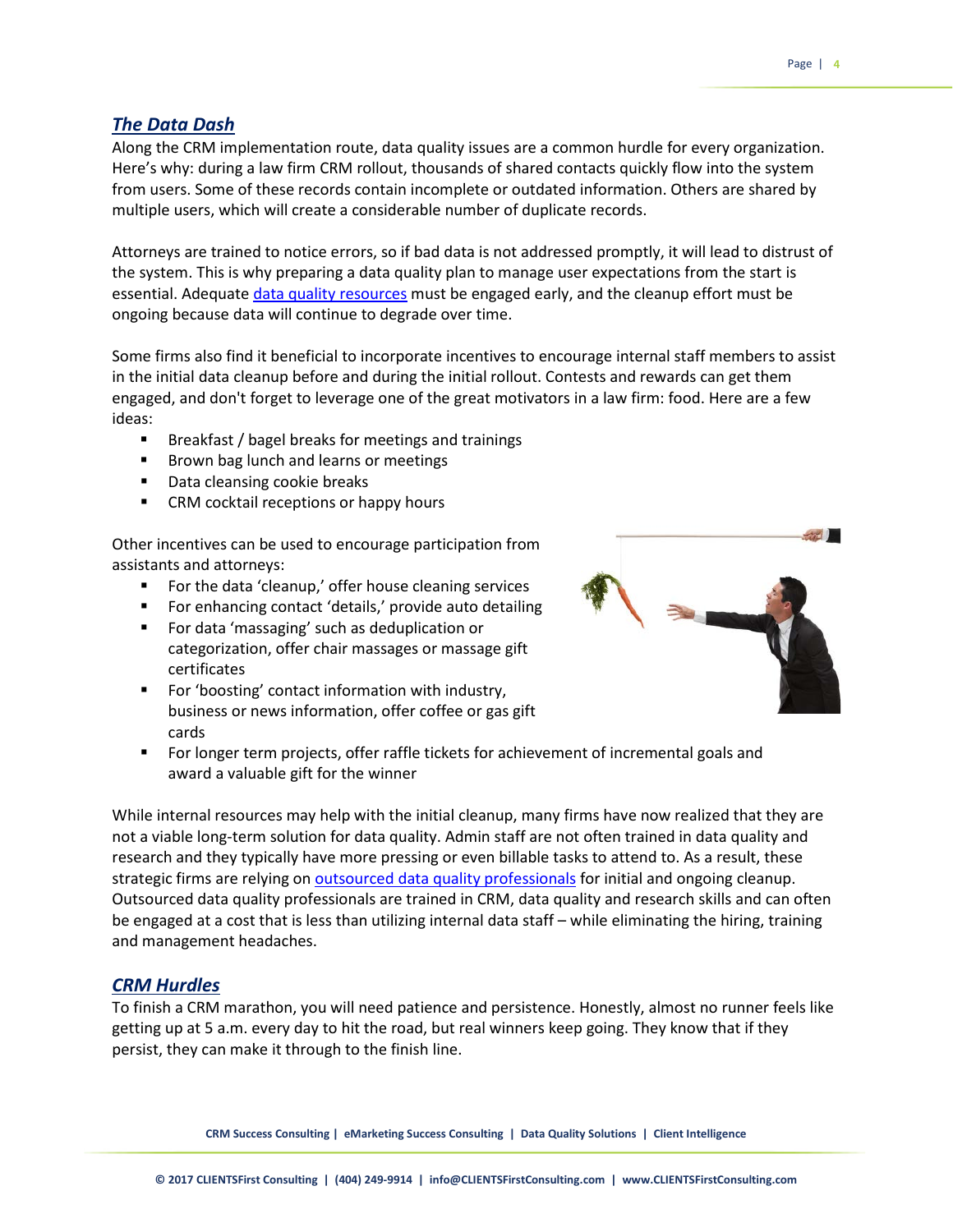They also understand that CRM implementations can be a long and winding road. While there will be many accomplishments, there will also be setbacks. Out of nowhere, a key staff person quits. A professional's new smart phone pours personal contacts into the database. The time and billing integration doubles the database with duplicates. A new software release corrupts your custom integrations. These types of roadblocks can make you start to feel winded or even consider throwing in the towel. But you have come to far now to turn back. To keep pace through the CRM roadblocks,



you need to focus again on your plan. (Of course, having a good sense of humor doesn't hurt either.)

Start by thinking about the goals you set when you started and the progress you are making. What made you want to take on this CRM marathon in the first place? What did you want to accomplish along the way? For instance:

- Were there certain levels of CRM adoption you wanted to reach? Pick one key group that you know CRM can help and reach out to the leader to as a champion.
- Were you interested in improving mailing lists or event management? Focus on one communication or event list that is important to certain key stakeholders and get the data cleaned.
- Did you want to identify a certain number of relationships to enhance business development? Consider investing in an Enterprise Relationship Management (ERM) system to automatically capture contacts with minimal attorney effort.
- Do you have bad data? Get a [Data Quality Assessment](https://clientsfirstconsulting.com/services/data-quality-solutions/) to assess the project scope and deploy part- time or full-time [Outsourced Data Quality Professionals](https://clientsfirstconsulting.com/outsourced-crm-staffing/) to help with the cleanup effort.

Just take the hurdles one at a time, slow and steady. Keep breathing and remember that each hurdle cleared gets you one step closer to the finish line…

#### *Rest Breaks*

When running a CRM marathon, you can sometimes because so focused on keeping up the pace that you forget to enjoy the scenery along the way. But if you sprint from the starting line at full speed, you can quickly lose steam. Instead, you need to maintain a steady pace – and it's ok to give yourself some breaks along the way to catch your breath.

Taking small breaks during a marathon can actually be beneficial. They give you a chance to get your bearings and appreciate just how far you have come. You may also need time to reassess priorities. Perhaps an unexpected technical issue has taken the IT team off track, or training users is taking longer than expected. While these issues can seem exhausting, you can work through them if you just take the time needed to determine the best course forward. Soon you will be patting them on the back and the finish line will be in sight...

## *The Finish Line*

Once you have come such a long way on your CRM marathon, it's only natural to start looking for the finish line. You deserve a medal – or at least some sort of reward or recognition for getting this far, if nothing more than some rest and the satisfaction that comes from a job well done.

**CRM Success Consulting | eMarketing Success Consulting | Data Quality Solutions | Client Intelligence**